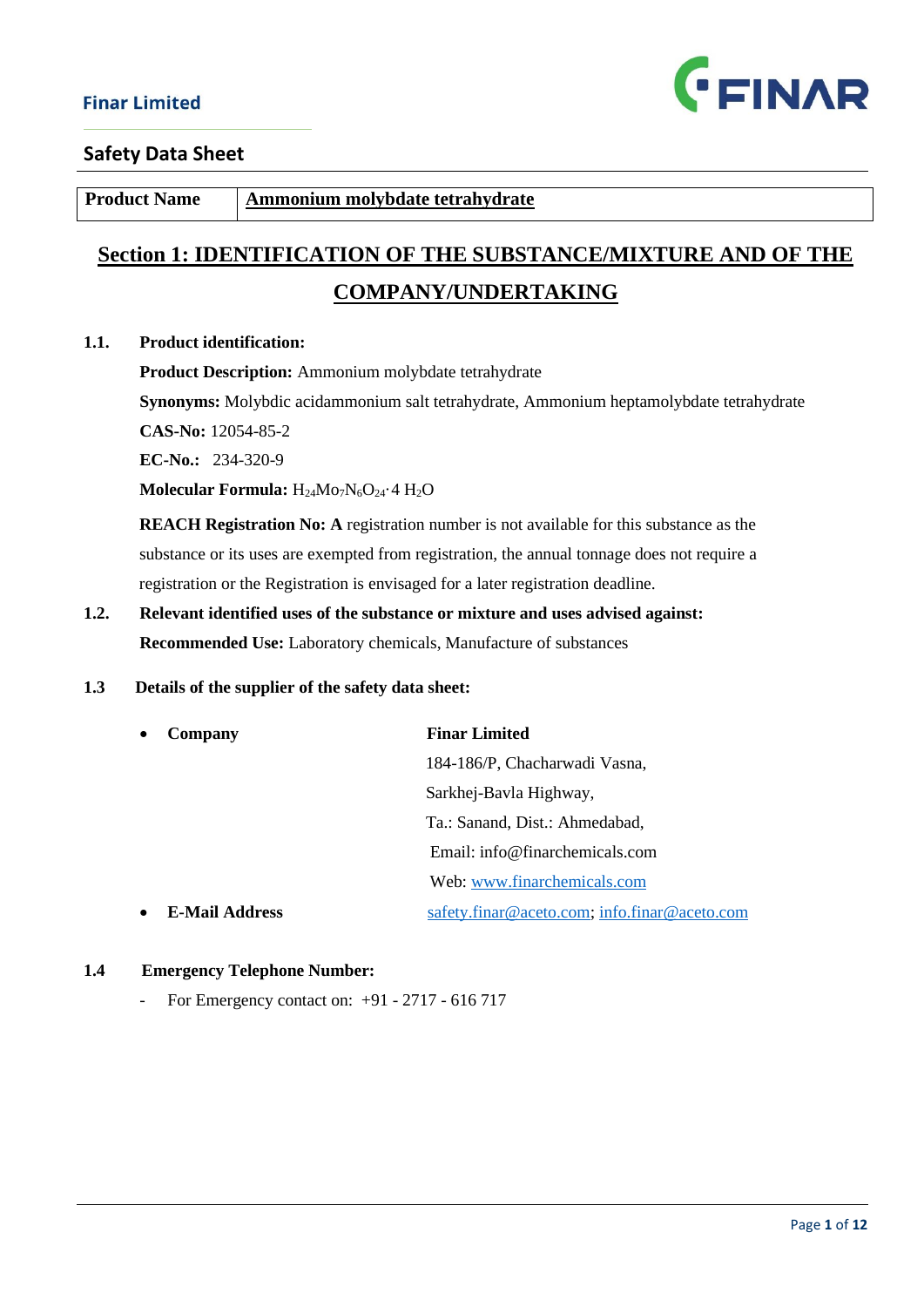

**Product Name** Ammonium molybdate tetrahydrate

# **SECTION 2: HAZARDS IDENTIFICATION**

#### **2.1. Classification of the substance or mixture:**

Not a hazardous substance or mixture according to Regulation (EC) No 1272/2008.

#### **2.2. Label Elements:**

Not a hazardous substance or mixture according to Regulation (EC) No 1272/2008.

#### **2.3. Other Hazards:**

 This substance/mixture contains no components considered to be either persistent, bioaccumulative and toxic (PBT), or very persistent and very bioaccumulative (vPvB) at levels of 0.1% or higher.

# **SECTION 3: COMPOSITION/INFORMATION ON INGREDIENTS**

- **3.1. Substances:** Ammonium molybdate tetrahydrate
- **3.2. Mixtures:**

| <b>Component</b>                | <b>CAS-No</b> | EC-No.    | Weight % |
|---------------------------------|---------------|-----------|----------|
| Ammonium molybdate tetrahydrate | 12054-85-2    | 234-320-9 | >95      |

## **SECTION 4: FIRST AID MEASURES**

#### **4.1. Description of first aid measures:**

• **General advice**

Immediate medical attention is required. Show this safety data sheet to the doctor in attendance.

• **If inhaled**

If breathed in, move person into fresh air. If not breathing, give artificial respiration.

Consult a physician.

#### • **If Contact with skin**

Take off immediately all contaminated clothing. Rinse skin with water/ shower.

• **In case of eye contact**

 Rinse thoroughly with plenty of water for at least 15 minutes, remove contact lenses and consult a physician.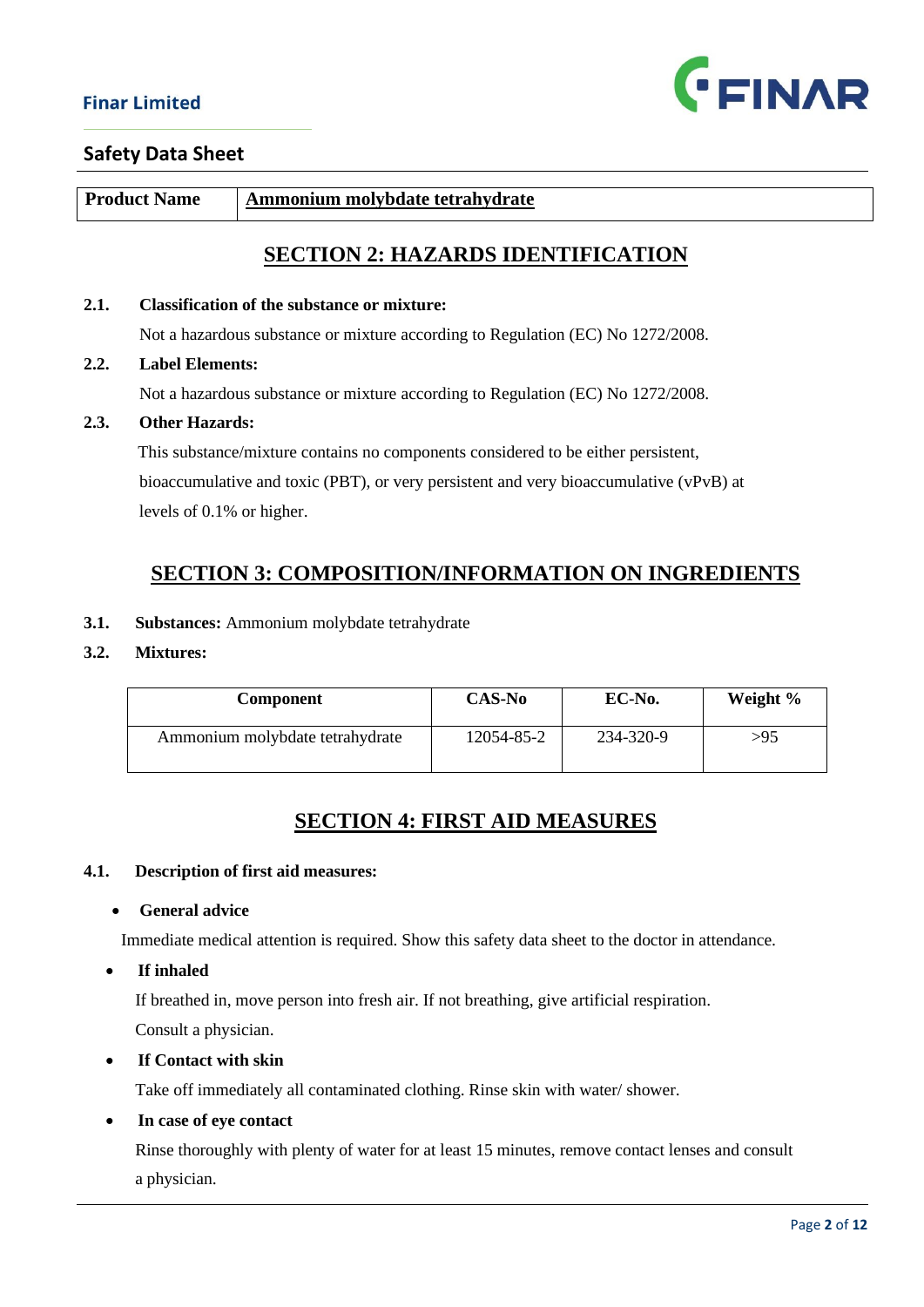

### **Safety Data Sheet**

| <b>Product Name</b> | Ammonium molybdate tetrahydrate |
|---------------------|---------------------------------|
|                     |                                 |
|                     |                                 |
|                     |                                 |

#### • **If swallowed**

Immediately make victim drink water (two glasses at most). Consult a physician.

**4.2. Most important symptoms and effects, both acute and delayed:** The most important known symptoms and effects are described in the labelling (see section 2.2) and/or in section 11

# **4.3. Indication of any immediate medical attention and special treatment needed:** No information available

# **SECTION 5: FIREFIGHTING MEASURES**

#### **5.1. Extinguishing media:**

 **Suitable Extinguishing Media-** Use extinguishing measures that are appropriate to local

Circumstances and the surrounding environment.

 **Unsuitable extinguishing media-** For this substance/mixture no limitations of extinguishing agents are given.

#### **5.2. Special hazards arising from the substance or mixture:**

Nitrogen oxides (NOx)

Molybdenum oxides

Not combustible.

Ambient fire may liberate hazardous vapours.

#### **5.3. Advice for firefighters:**

Wear self-contained breathing apparatus for firefighting if necessary.

#### **5.4 Further Information:**

 Suppress (knock down) gases/vapors/mists with a water spray jet. Prevent fire extinguishing water from contaminating surface water or the ground water system.

## **SECTION 6: ACCIDENTAL RELEASE MEASURES**

#### **6.1. Personal precautions, protective equipment and emergency procedures:**

Advice for non-emergency personnel: Avoid inhalation of dusts. Evacuate the danger area,

Observe emergency procedures, consult an expert.

For personal protection see section 8.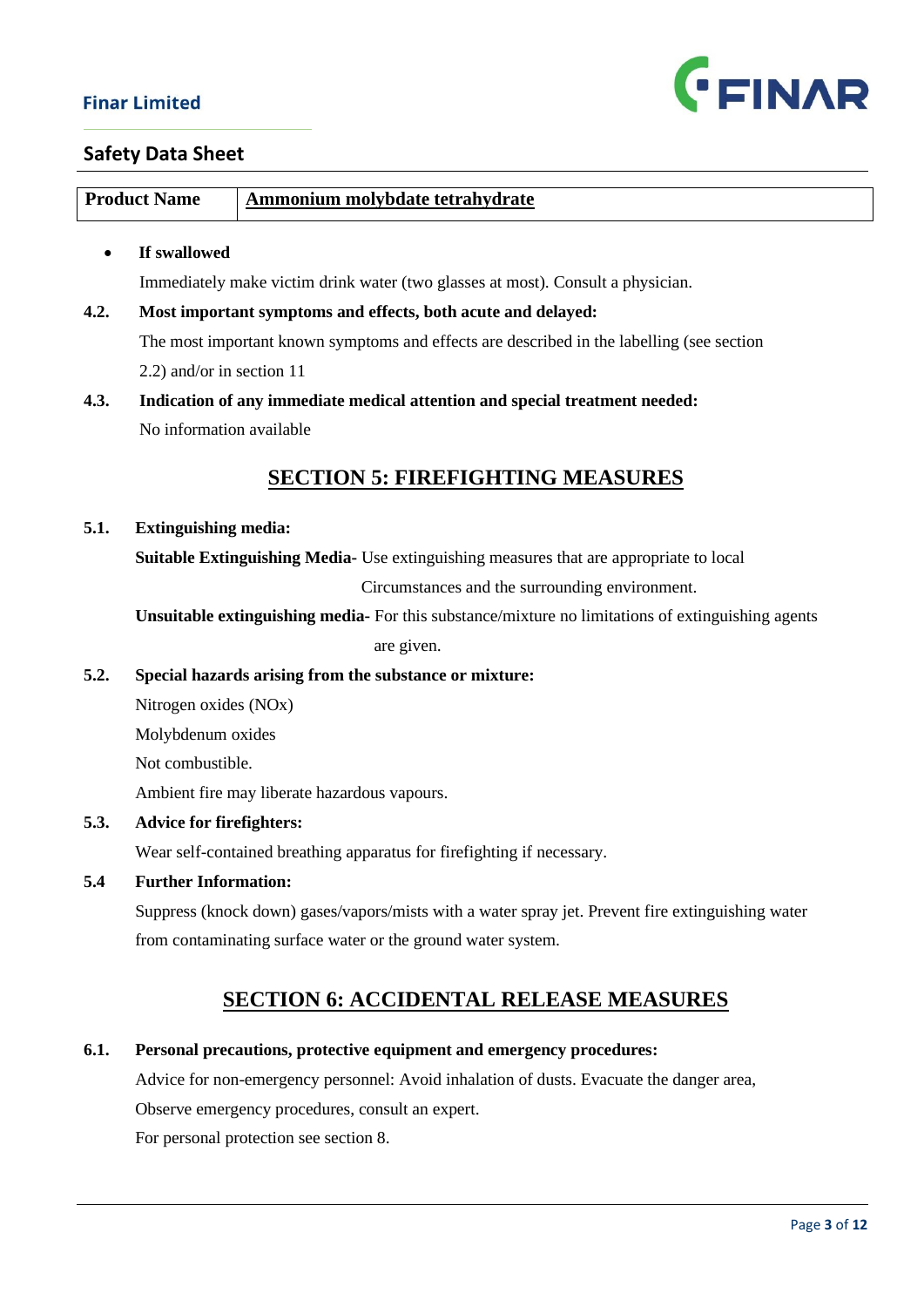

| <b>Product Name</b> | Ammonium molybdate tetrahydrate |
|---------------------|---------------------------------|
|                     |                                 |

#### **6.2. Environmental precautions:**

Do not let product enter drains.

# **6.3. Methods and material for containment and cleaning up:** Cover drains. Collect, bind, and pump off spills. Observe possible material restrictions (see sections 7 and 10). Take up dry. Dispose of properly. Clean up affected area. Avoid generation of dust.

### **6.4. Reference to other sections:**

For disposal see section 13.

# **SECTION 7: HANDLING AND STORAGE**

#### **7.1. Precautions for safe handling:**

 Wear personal protective equipment/face protection. Ensure adequate ventilation. Do not get in eyes, on skin, or on clothing. Avoid ingestion and inhalation. Avoid dust formation.

#### **7.2. Conditions for safe storage, including any incompatibilities:**

 Keep containers tightly closed in a dry and well-ventilated place. Incompatible Materials. Strong oxidizing agents. Strong acids.

#### **7.3. Specific end use(s):**

Apart from the uses mentioned in section 1.2 no other specific uses are stipulated.

# **SECTION 8: EXPOSURE CONTROLS/PERSONAL PROTECTION**

#### **8.1. Control parameters**

Components with workplace control parameters

#### **8.2. Exposure Controls:**

#### **Appropriate Engineering Controls:**

 Handle in accordance with good industrial hygiene and safety practice. Wash hands Before breaks and at the end of workday.

Ensure that eyewash stations and safety showers are close to the workstation location.

Ensure adequate ventilation, especially in confined areas.

#### **Personal Protective Equipment:**

#### **Eye & Face Protection**-

Face shield and safety glasses Use equipment for eye protection tested and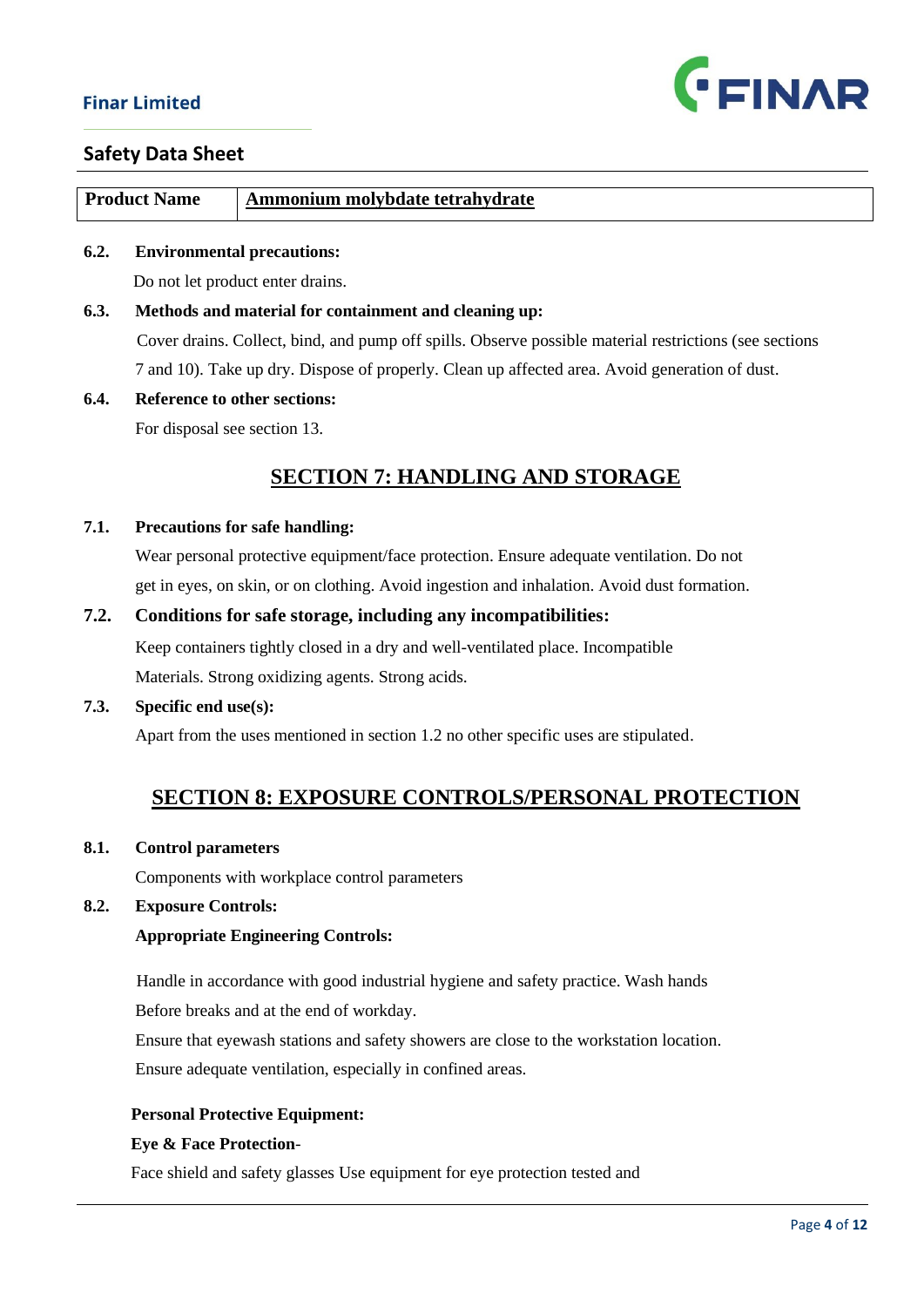

| <b>Product Name</b>                                                            | <b>Ammonium molybdate tetrahydrate</b>                                                              |
|--------------------------------------------------------------------------------|-----------------------------------------------------------------------------------------------------|
| approved under appropriate government standards such as OSHA, NIOSH (US) or EN |                                                                                                     |
| 166(EU)                                                                        |                                                                                                     |
| <b>Hand Protection -</b>                                                       |                                                                                                     |
|                                                                                | This recommendation applies only to the product stated in the safety data sheet, supplied by us and |
|                                                                                | for the designated use. When dissolving in or mixing with other substances and under                |
|                                                                                | Conditions deviating from those stated in EN374 please contact the supplier of CE-approved gloves   |
|                                                                                | (e.g. KCL GmbH, D-36124 Eichenzell, Internet: www.kcl.de).                                          |
| Full contact                                                                   |                                                                                                     |
| Material: Nitrile rubber                                                       |                                                                                                     |
|                                                                                | Minimum layer thickness: 0,11 mm                                                                    |
| Break through time: 480 min                                                    |                                                                                                     |
|                                                                                | Material tested: KCL 741 Dermatril® L                                                               |
|                                                                                | This recommendation applies only to the product stated in the safety data sheet, supplied by us and |
|                                                                                | for the designated use. When dissolving in or mixing with other substances and under                |
|                                                                                | Conditions deviating from those stated in EN374 please contact the supplier of CE-approved          |
|                                                                                | gloves (e.g. KCL GmbH, D-36124 Eichenzell, Internet: www.kcl.de).                                   |
| Splash contact                                                                 |                                                                                                     |
| Material: Nitrile rubber                                                       |                                                                                                     |
|                                                                                | Minimum layer thickness: 0,11 mm                                                                    |
| Break through time: 480 min                                                    |                                                                                                     |
|                                                                                | Material tested: KCL 741 Dermatril® L                                                               |
| <b>Other Protective equipment-</b>                                             |                                                                                                     |
|                                                                                | Complete suit protecting against chemicals, The type of protective equipment must                   |
|                                                                                | be selected according to the concentration and amount of the dangerous substance                    |
| at the specific workplace.                                                     |                                                                                                     |
| <b>Respiratory Protection-</b>                                                 |                                                                                                     |
|                                                                                | Required when dust is generated.                                                                    |
|                                                                                | Our recommendations on filtering respiratory protection are based on the following standards:       |
|                                                                                | DIN EN 143, DIN 14387 and other accompanying standards relating to the used respiratory             |
| protection system.                                                             |                                                                                                     |
|                                                                                | Recommended Filter type: Filter type P1                                                             |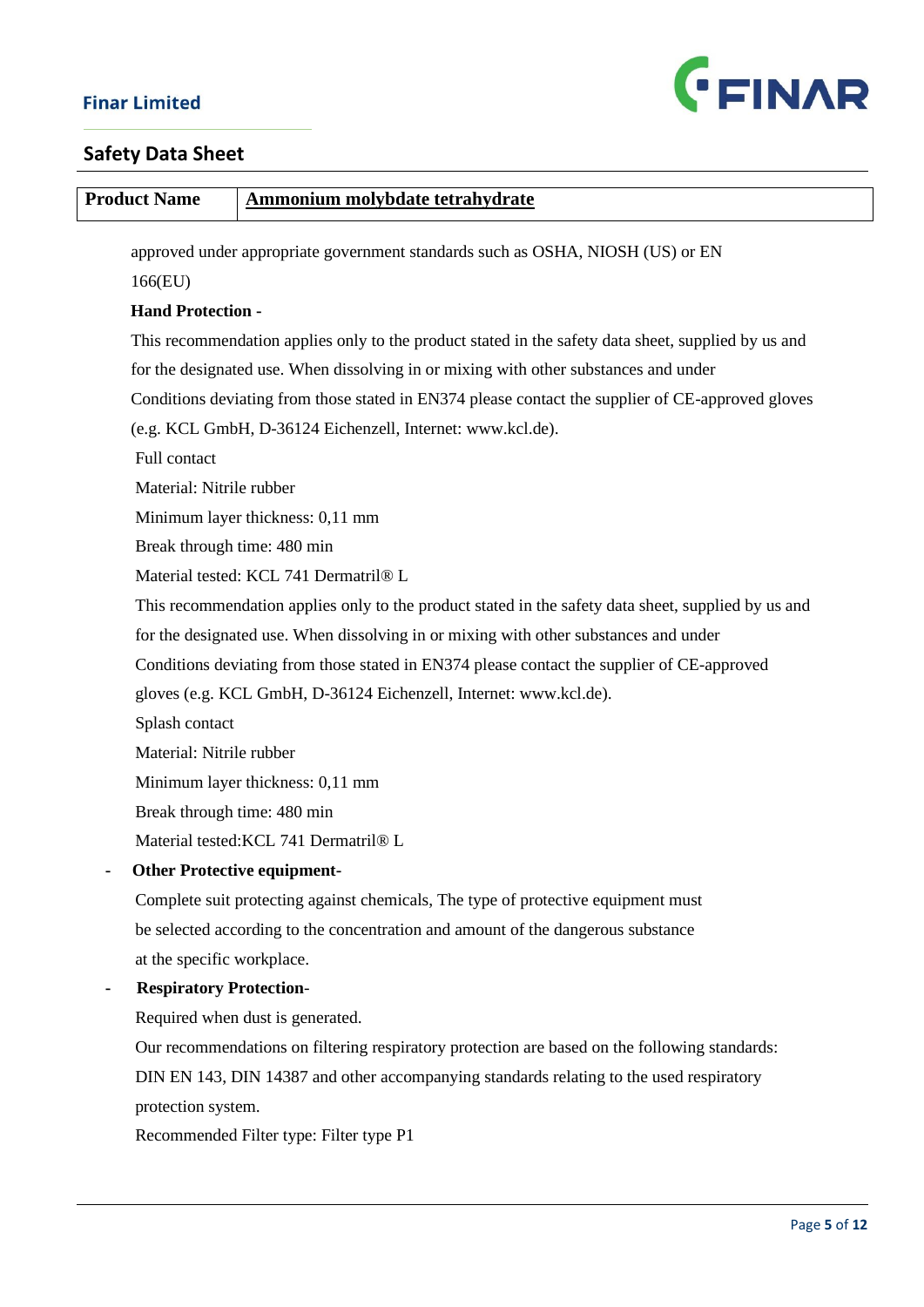

### **Safety Data Sheet**

#### **Product Name** Ammonium molybdate tetrahydrate

The entrepeneur has to ensure that maintenance, cleaning and testing of respiratory protective

devices are carried out according to the instructions of the producer.

These measures have to be properly documented.

#### **Environmental Exposure Controls**-

Do not let product enter drains.

# **SECTION 9: PHYSICAL AND CHEMICAL PROPERTIES**

#### **9.1. Information on basic physical and chemical properties:**

- • **Appearance:** Colorless
- **Physical State:** Solid
- **Odor:** Odorless
- **Odor Threshold:** Not applicable
- **pH:** 5.0 5.5 (in 5% aq. Solution)
- **Melting Point:** 400 °C
- **Critical Temperature:** No data available
- **Vapor Pressure:** No data available
- **Autoignition Temperature:** No data available
- **Volatility:** No data available
- **Bulk Density:** ca.800 kg/m3
- **Viscosity, dynamic:** No data available
- **Water/Oil Dist. Co eff.:** Not applicable for inorganic substances
- **Ionicity (in Water):** No data available
- **Lower Explosion Limit:** No data available
- **Upper Explosion Limit:** No data available
- **Boiling Point/Range:** No data available
- **Flash Point:** Not applicable
- **Specific Gravity:** 2.490 g/ml
- **Water Solubility**: Completely soluble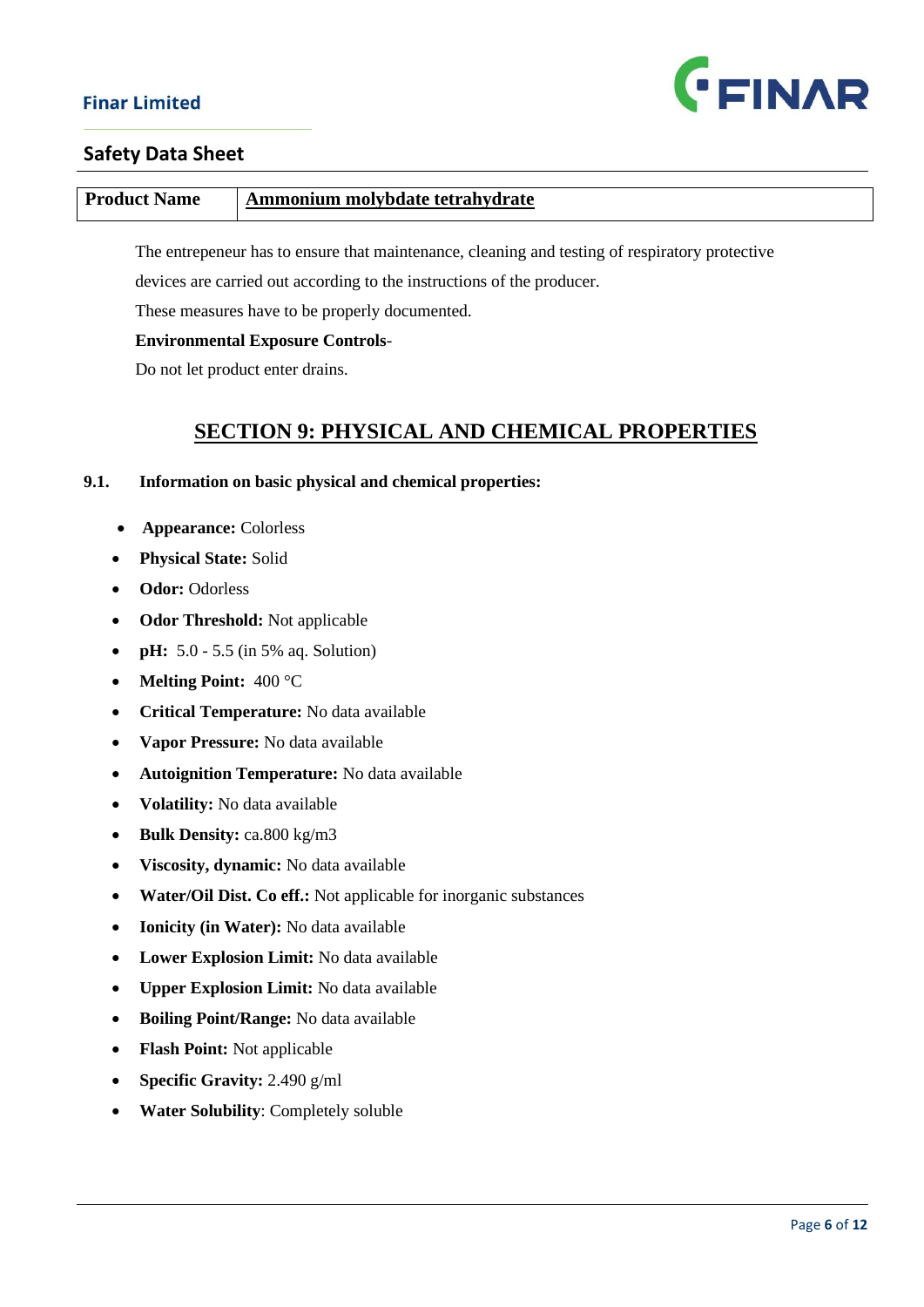

### **Safety Data Sheet**

| <b>Product Name</b> | Ammonium molybdate tetrahydrate |
|---------------------|---------------------------------|
|                     |                                 |

- **9.2. Other information:** 
	- **Molecular Formula:** H<sub>24</sub>Mo<sub>7</sub>N<sub>6</sub>O<sub>24</sub>.4H<sub>2</sub>O **Molecular Weight:** 1235.86 g/mol

# **SECTION 10: STABILITY AND REACTIVITY**

**10.1. Reactivity:** 

No data available

**10.2. Chemical stability:** 

The product is chemically stable under standard ambient conditions (room temperature).

**10.3. Possibility of hazardous reactions:**

Generates dangerous gases or fumes in contact with: Strong acids

**10.4. Conditions to avoid:**

Incompatible products. Excess heat. Avoid dust formation.

**10.5. Incompatible materials:**

Strong oxidizing agents, Strong acids

**10.6. Hazardous decomposition products:**

In the event of fire: see section 5

# **SECTION 11: TOXICOLOGICAL INFORMATION**

**11.1 Information on toxicological effects:**

#### **Acute Oral toxicity:**

LD50 Oral - Rat - male and female  $-$  > 2.000 mg/kg

(OECD Test Guideline 420)

LC50 Inhalation - Rat - male and female -  $4 h - 5,05 mg/l$ 

(OECD Test Guideline 403)

Remarks: (in analogy to similar products)

LD50 Dermal - Rat - male and female - > 2.000 mg/kg

(OECD Test Guideline 402)

Remarks: (in analogy to similar products)

The value is given in analogy to the following substances: disodium molybdate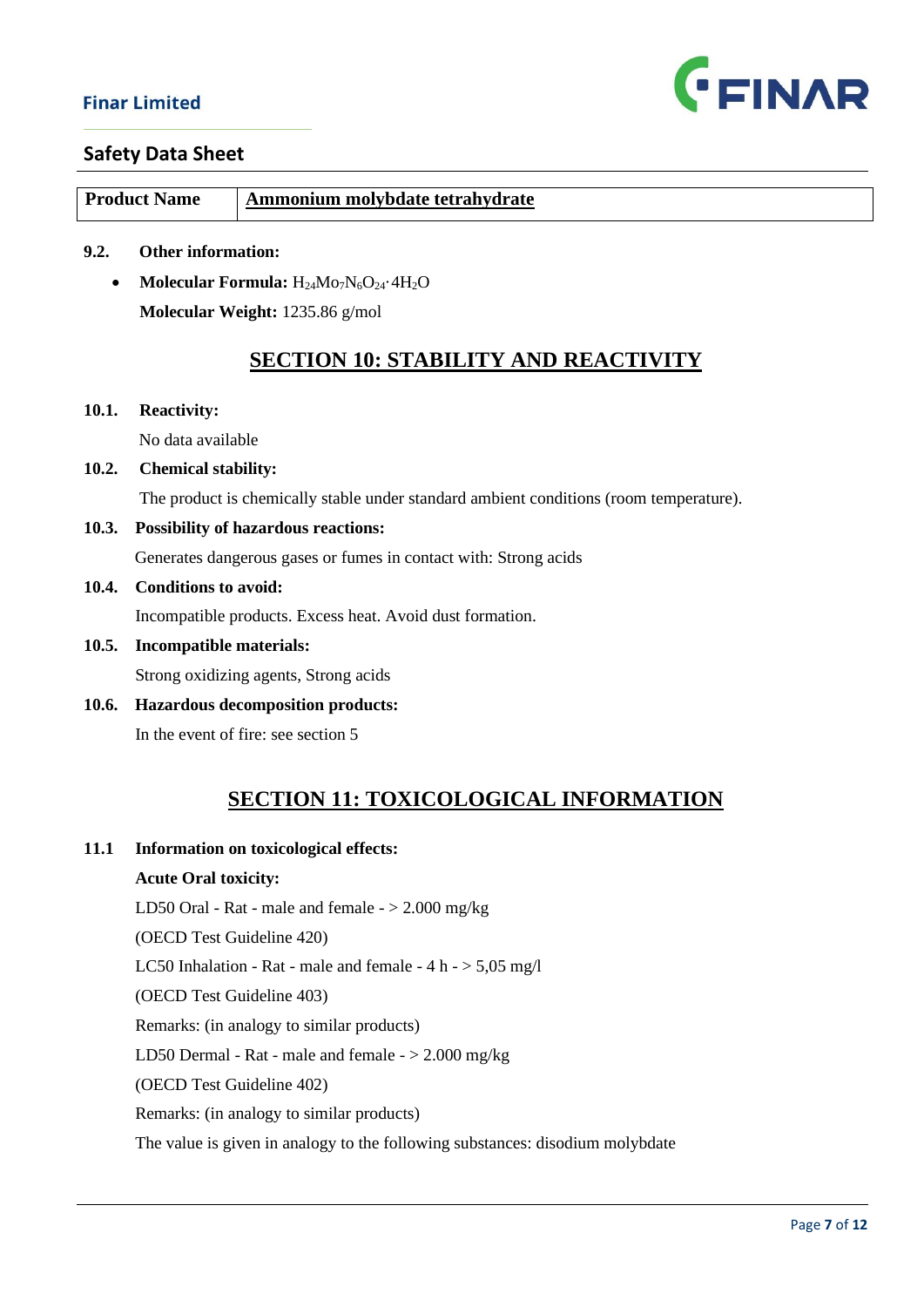

| <b>Product Name</b>            | <b>Ammonium molybdate tetrahydrate</b>                                                  |
|--------------------------------|-----------------------------------------------------------------------------------------|
|                                | <b>Skin corrosion/irritation:</b>                                                       |
| Skin - Rabbit                  |                                                                                         |
|                                | Result: No skin irritation - 4 h                                                        |
|                                | (OECD Test Guideline 404)                                                               |
|                                | Remarks: (in analogy to similar products)                                               |
|                                | The value is given in analogy to the following substances: Molybdenum dioxide           |
|                                | Serious eye damage/eye irritation:                                                      |
| Eyes - Rabbit                  |                                                                                         |
| Result: No eye irritation      |                                                                                         |
|                                | (OECD Test Guideline 405)                                                               |
|                                | Remarks: (in analogy to similar products)                                               |
|                                | The value is given in analogy to the following substances: Molybdenum dioxide           |
|                                | <b>Respiratory or skin sensitization:</b>                                               |
|                                | Maximization Test - Guinea pig                                                          |
| Result: negative               |                                                                                         |
|                                | (OECD Test Guideline 406)                                                               |
|                                | Remarks: (in analogy to similar products)                                               |
| <b>Germ cell mutagenicity:</b> |                                                                                         |
|                                | Test Type: Micronucleus test                                                            |
|                                | Test system: Human lymphocytes                                                          |
|                                | Metabolic activation: with and without metabolic activation                             |
|                                | Method: OECD Test Guideline 487                                                         |
| Result: negative               |                                                                                         |
|                                | Remarks: (in analogy to similar products)                                               |
|                                | The value is given in analogy to the following substances: Disodium molybdate dihydrate |
| Test Type: Ames test           |                                                                                         |
|                                | Test system: Escherichia coli/Salmonella typhimurium                                    |
|                                | Metabolic activation: with and without metabolic activation                             |
|                                | Method: OECD Test Guideline 471                                                         |
| Result: negative               |                                                                                         |
|                                | Remarks: (in analogy to similar products)                                               |
|                                | The value is given in analogy to the following substances: Disodium molybdate dihydrate |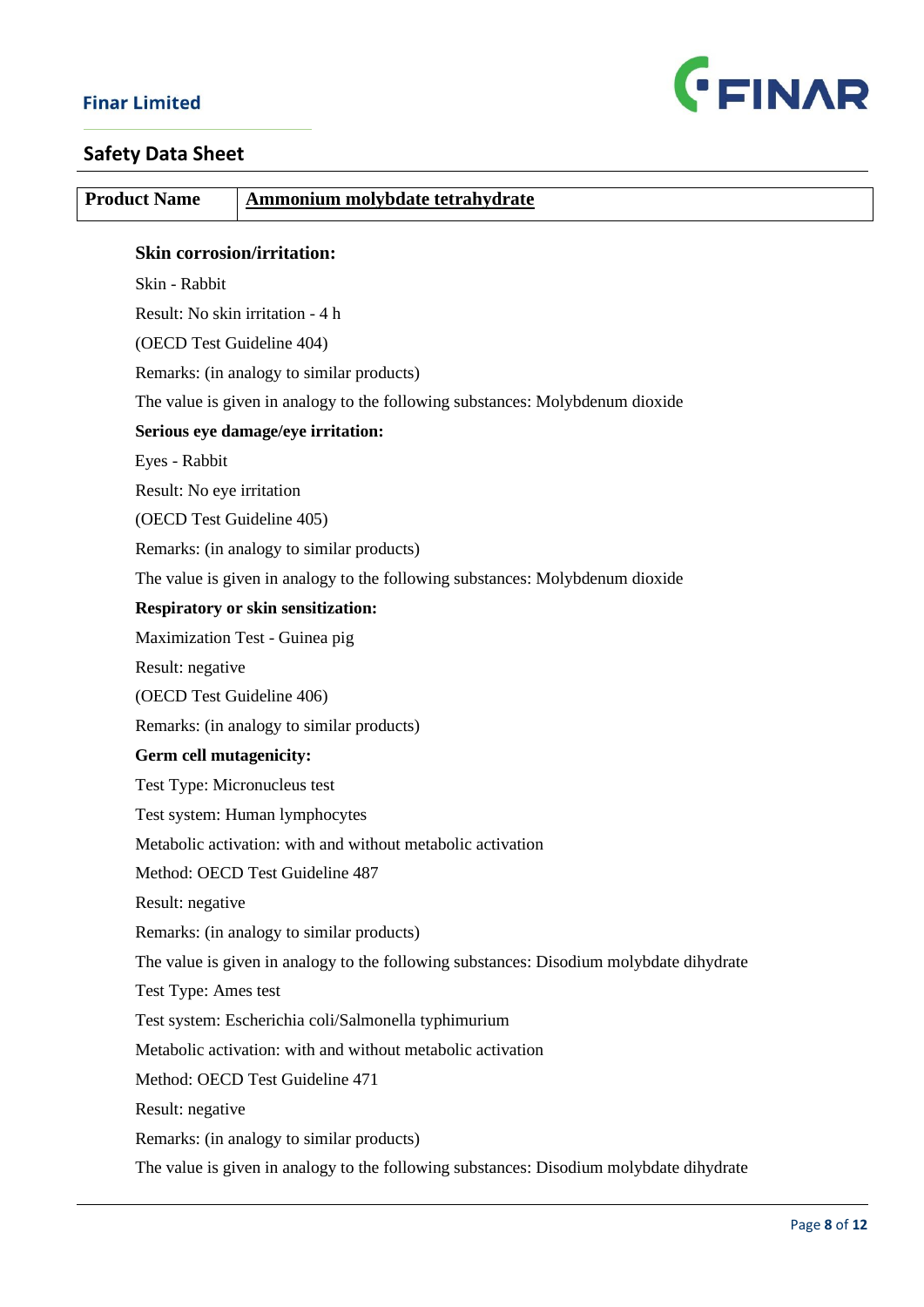

# **Safety Data Sheet**

| <b>Product Name</b>                                 | Ammonium molybdate tetrahydrate                                                                        |  |
|-----------------------------------------------------|--------------------------------------------------------------------------------------------------------|--|
|                                                     |                                                                                                        |  |
|                                                     | Test Type: In vitro mammalian cell gene mutation test                                                  |  |
|                                                     | Test system: mouse lymphoma cells<br>Metabolic activation: with and without metabolic activation       |  |
|                                                     |                                                                                                        |  |
|                                                     | Method: OECD Test Guideline 476                                                                        |  |
|                                                     | Result: negative                                                                                       |  |
|                                                     | Remarks: (in analogy to similar products)                                                              |  |
|                                                     | The value is given in analogy to the following substances: Disodium molybdate dihydrate                |  |
| Carcinogenicity:                                    |                                                                                                        |  |
| No data available                                   |                                                                                                        |  |
| <b>Reproductive toxicity:</b>                       |                                                                                                        |  |
| No data available                                   |                                                                                                        |  |
| <b>Teratogenicity:</b>                              |                                                                                                        |  |
| No data available                                   |                                                                                                        |  |
|                                                     | Specific target organ toxicity - single exposure:                                                      |  |
|                                                     | No data available.                                                                                     |  |
| Specific target organ toxicity - repeated exposure: |                                                                                                        |  |
| No data available                                   |                                                                                                        |  |
| <b>Aspiration hazard:</b>                           |                                                                                                        |  |
| No data available                                   |                                                                                                        |  |
| <b>Further Information:</b><br>11.2                 |                                                                                                        |  |
|                                                     | Repeated dose toxicity - Rat - male and female - Oral - 92 days - NOAEL (No observed adverse           |  |
| effect level) - $17 \text{ mg/kg}$                  |                                                                                                        |  |
|                                                     | Remarks: (in analogy to similar products)                                                              |  |
|                                                     | The value is given in analogy to the following substances: Disodium molybdate dihydrate                |  |
| <b>RTECS: QA5076000</b>                             |                                                                                                        |  |
|                                                     | To the best of our knowledge, the chemical, physical, and toxicological properties have not            |  |
|                                                     | been thoroughly investigated.                                                                          |  |
|                                                     | Hazardous properties cannot be excluded but are unlikely when the product is handled appropriately.    |  |
|                                                     | The following applies to ammonium salts in general: after swallowing: local irritation                 |  |
|                                                     | symptoms, nausea, vomiting, diarrhea. Systemic effect: after the uptake of very large quantities: drop |  |
|                                                     | in blood pressure, collapse, CNS disorders, spasms, narcotic conditions, respiratory                   |  |
| paralysis, hemolysis.                               |                                                                                                        |  |
|                                                     |                                                                                                        |  |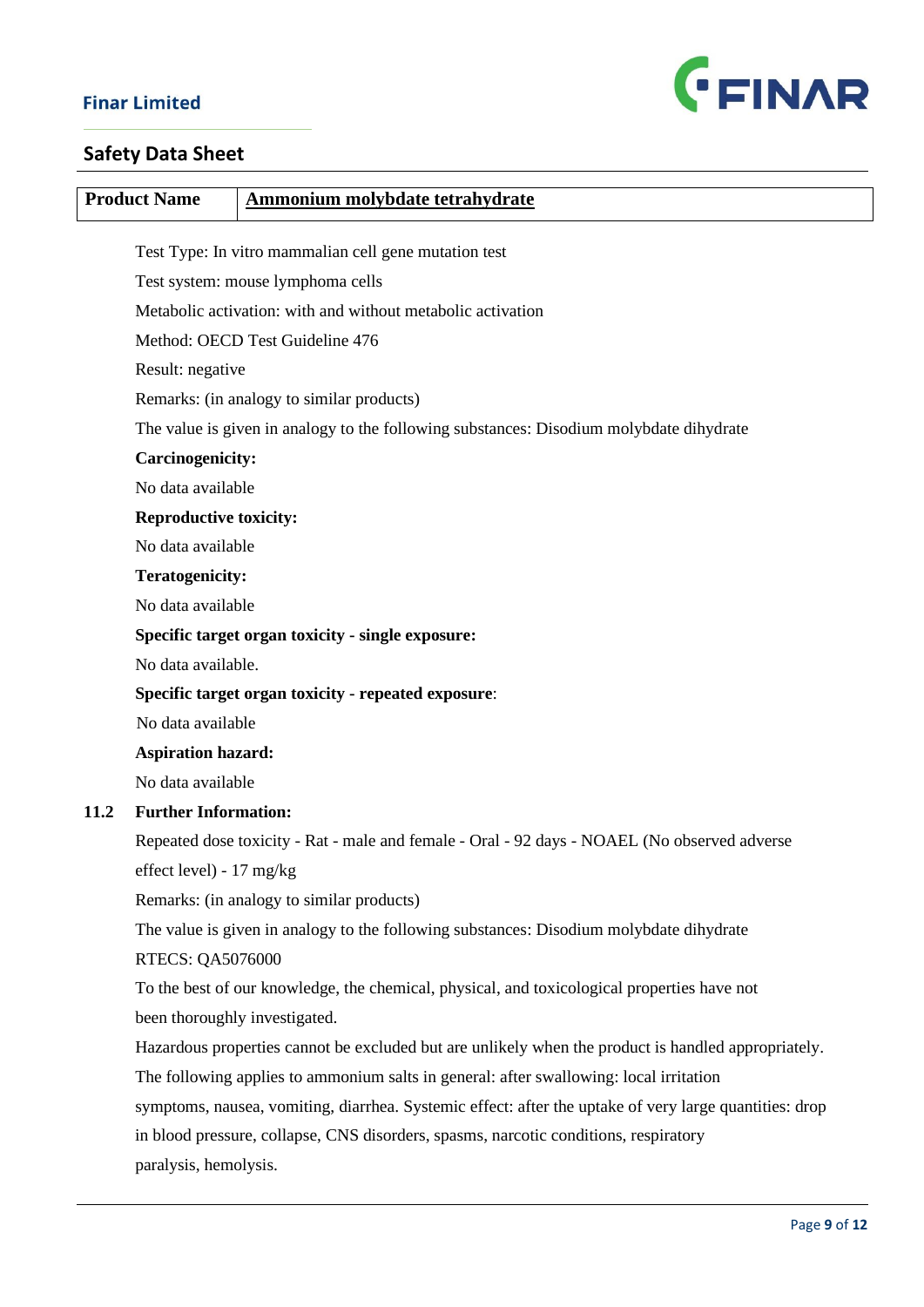

| <b>Product Name</b> | Ammonium molybdate tetrahydrate |
|---------------------|---------------------------------|

 Symptoms of an acute molybdenum (VI) intoxication: diarrhea, anemia (decreased Hemoglobin concentration in the blood), fatigue. Toxic effect on liver and kidneys after high doses. Handle in accordance with good industrial hygiene and safety practice.

# **SECTION 12: ECOLOGICAL INFORMATION**

#### **12.1. Toxicity:**

| Toxicity to fish     | Semi-static test LC50 - Oncorhynchus mykiss (rainbow trout) -  |  |
|----------------------|----------------------------------------------------------------|--|
|                      | 420 $mg/l - 96 h$                                              |  |
|                      | (OECD Test Guideline 203)                                      |  |
|                      | Remarks: (anhydrous substance)                                 |  |
| Toxicity to daphnia  | Static test EC50 - Daphnia magna (Water flea) - 79 mg/l - 48 h |  |
| and other aquatic    | (OECD Test Guideline 202)                                      |  |
| Invertebrates        | Remarks: (anhydrous substance)                                 |  |
| Toxicity to bacteria | Static test EC50 - activated sludge - 820 mg/l - 3 h           |  |
|                      | (OECD Test Guideline 209)                                      |  |
|                      | Remarks: (anhydrous substance)                                 |  |

#### **12.2 Persistence and degradability:**

The methods for determining the biological degradability are not applicable to inorganic substances.

#### **12.3 Bioaccumulate potential:**

No data available

#### **12.4 Mobility in soil:**

No data available

#### **12.5 Results of PBT and vPvB assessment:**

 This substance/mixture contains no components considered to be either persistent, bioaccumulative and toxic (PBT), or very persistent and very bioaccumulative (vPvB) at Levels of 0.1% or higher.

#### **12.6 Other adverse effects:**

No data available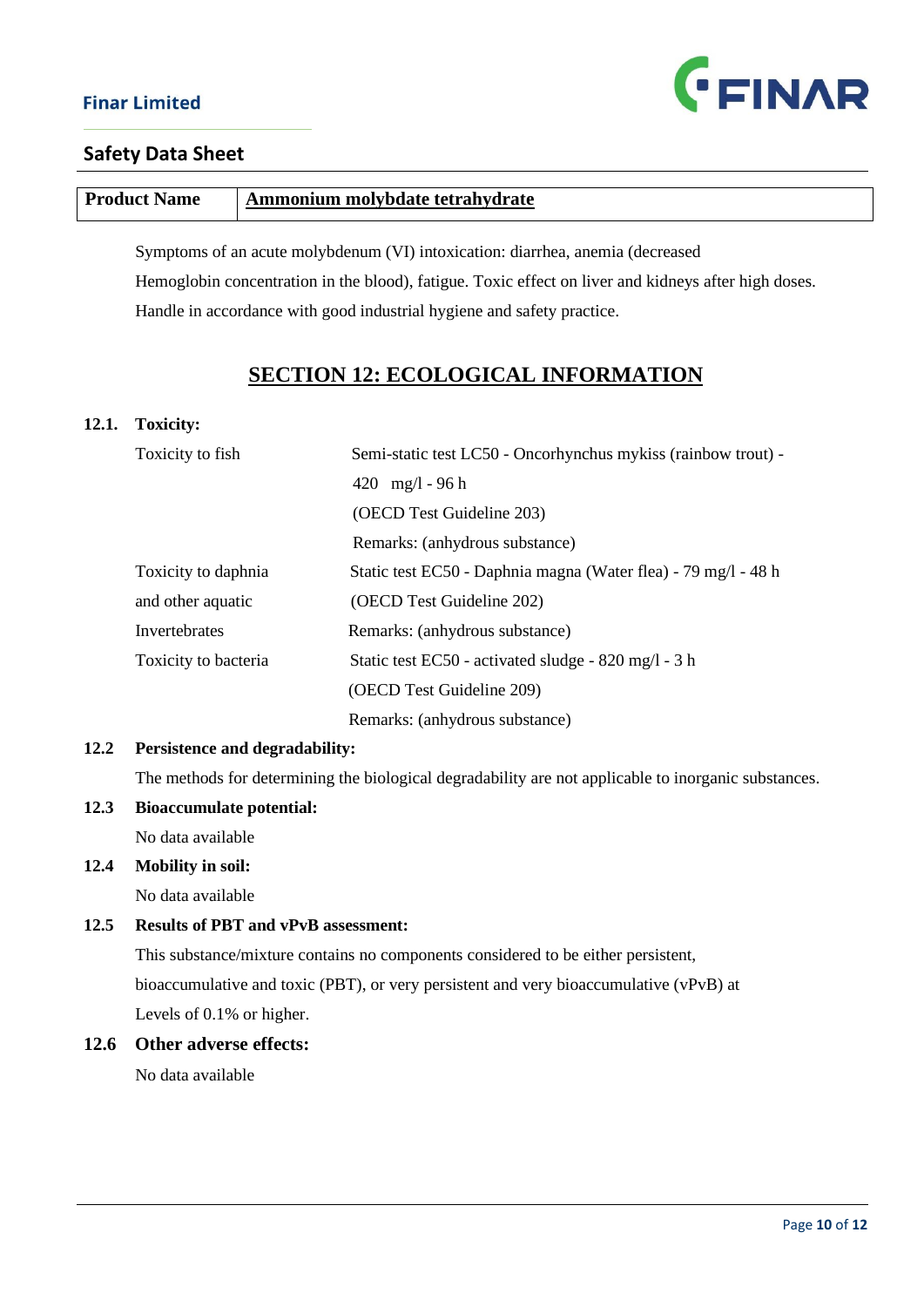

**Product Name Ammonium molybdate tetrahydrate** 

# **SECTION 13: Disposal considerations**

#### **13.1 Waste treatment methods:**

#### **Product**

 Chemical waste generators must determine whether a discarded chemical is classified as a hazardous waste. Chemical waste generators must also consult local, regional, and national hazardous waste regulations to ensure complete and accurate classification.

#### **Contaminated packaging**

Dispose of as unused product.

|                                                                               | <b>Land transport</b><br>(ADR/RID) | Air transport<br>(IATA) | Sea transport<br>(IMDG) |
|-------------------------------------------------------------------------------|------------------------------------|-------------------------|-------------------------|
| 14.1 UN number                                                                |                                    | Not dangerous goods     |                         |
| 14.2 Proper shipping name                                                     |                                    | Not dangerous goods     |                         |
| <b>14.3 Class</b>                                                             |                                    | Not dangerous goods     |                         |
| 14.4 Packing group                                                            |                                    | Not dangerous goods     |                         |
| <b>14.5 Environmentally hazardous</b>                                         |                                    | N <sub>0</sub>          |                         |
| 14.6 Special precautions for user                                             |                                    | No data available       |                         |
| 14.7 Transport in bulk according to Annex II of MARPOL 73/78 and the IBC Code |                                    |                         |                         |
| Not Relevant                                                                  |                                    |                         |                         |

## **SECTION 14: Transport information**

# **SECTION 15: Regulatory information**

#### **15.1 Safety, health and environmental regulations/legislation specific for the substance or mixture:**

This safety datasheet complies with the requirements of Regulation (EC) No. 1907/2006.

#### **National legislation**

Seveso III: Directive 2012/18/EU of the European: Not applicable

Parliament and of the Council on the control of major-accident hazards involving dangerous substances.